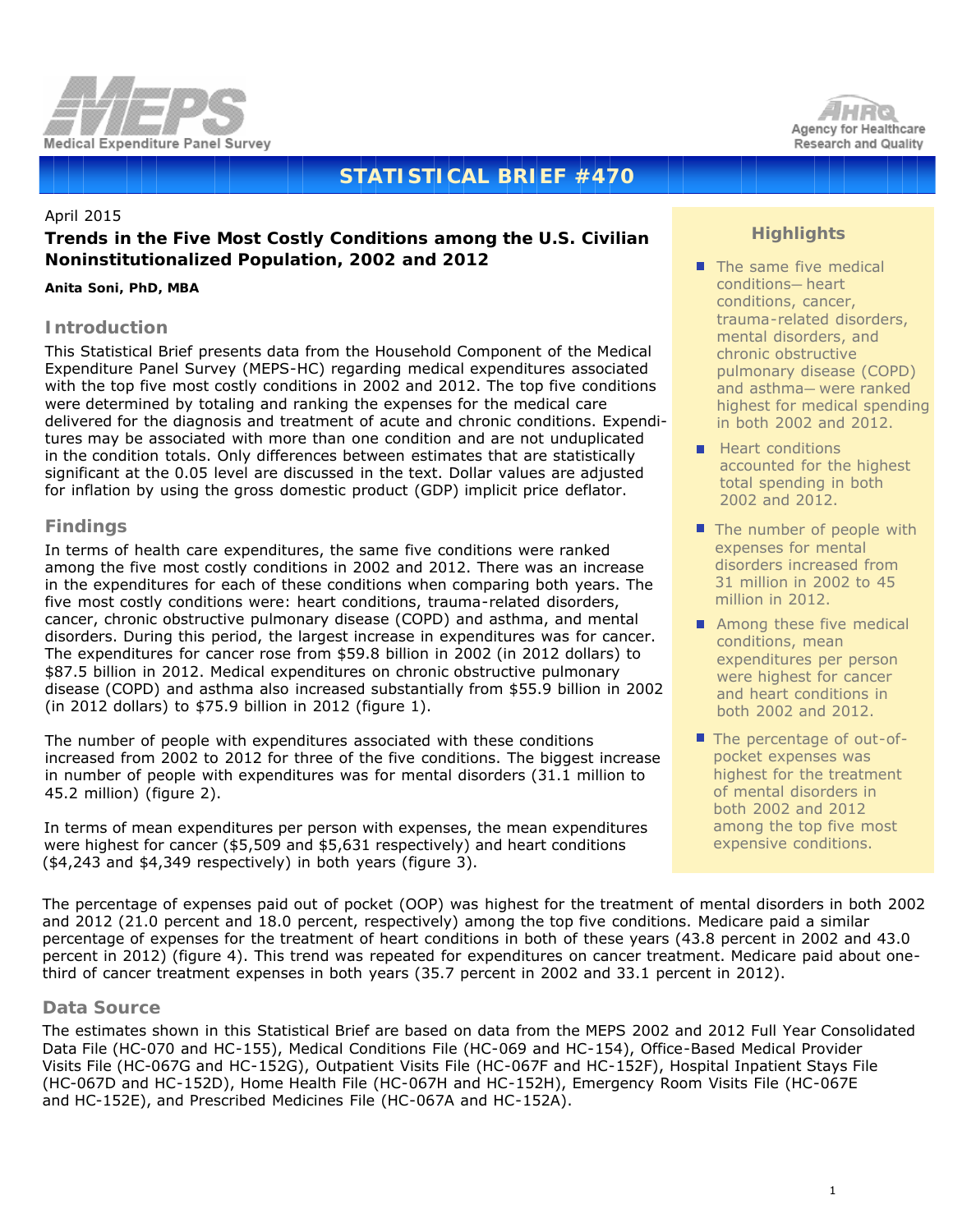## **Definitions**

## *Medical conditions*

Condition data were collected from household respondents during each round as verbatim text and coded by professional coders using the International Classification of Diseases, Ninth Revision (ICD-9). ICD-9-CM condition codes were then aggregated into clinically meaningful categories that group similar conditions using the Clinical Classification System (CCS) software. Categories were collapsed when appropriate. The reported ICD-9-CM condition code values were mapped to the appropriate clinical classification category prior to being collapsed to 3-digit ICD-9- CM condition codes. The result is that every record which has an ICD-9-CM diagnosis code also has a clinical classification code.

## *Expenditures*

Expenditures in MEPS are defined as payments from all sources for hospital inpatient care, ambulatory care provided in offices and hospital outpatient departments, care provided in emergency departments, paid care provided in the patient's home (home health), and the purchase of prescribed medicines. Sources include direct payments from individuals, private insurance, Medicare, Medicaid, Workers' Compensation, and miscellaneous other sources. Payments for over-the-counter drugs are not included in MEPS total expenditures. Indirect payments not related to specific medical events, such as Medicaid Disproportionate Share and Medicare Direct Medical Education subsidies, are also excluded.

Expenditures were classified as being associated with a condition if a visit, stay, or medication purchase was cited as being related to the specific condition. Expenditures may be associated with more than one condition and are not unduplicated in the condition totals; summing over conditions would double-count some expenses. Total spending does not include amounts for other medical expenses, such as durable and nondurable supplies, medical equipment, eyeglasses, ambulance services, and dental expenses, because these items could not be linked to specific conditions.

## *Sources of payment*

- Private insurance: This category includes payments made by insurance plans covering hospital and other medical care (excluding payments from Medicare, Medicaid, and other public sources), Medigap plans, and TRICARE (Armed Forces-related coverage).
- Medicare: Medicare is a federally financed health insurance plan for the elderly, persons receiving Social Security disability payments, and persons with end-stage renal disease. Medicare Part A, which provides hospital insurance, is automatically given to those who are eligible for Social Security. Medicare Part B provides supplementary medical insurance that pays for medical expenses and can be purchased for a monthly premium. Medicare Part D, which started in 2006, covers prescription drug expenses.
- Medicaid/CHIP: This category includes payments made by the Medicaid and CHIP programs which are meanstested government programs financed jointly by federal and state funds that provide health care to those who are eligible. Medicaid is designed to provide health coverage to families and individuals who are unable to afford necessary medical care while CHIP provides coverage to additional low-income children not eligible for Medicaid. Eligibility criteria for both programs vary significantly by state.
- Out of pocket: This category includes expenses paid by the user or other family member.
- Other sources: This category includes payments from other federal sources such as Indian Health Service, military treatment facilities, and other care provided by the federal government; various state and local sources (community and neighborhood clinics, state and local health departments, and state programs other than Medicaid/CHIP); various unclassified sources (e.g., automobile, homeowner's, or other liability insurance, and other miscellaneous or unknown sources); Medicaid/CHIP payments reported for persons who were not reported as enrolled in the Medicaid or CHIP programs at any time during the year; and private insurance payments reported for persons without any reported private health insurance coverage during the year.

## **About MEPS-HC**

MEPS-HC is a nationally representative longitudinal survey that collects detailed information on health care utilization and expenditures, health insurance, and health status, as well as a wide variety of social, demographic, and economic characteristics for the U.S. civilian noninstitutionalized population. It is cosponsored by the Agency for Healthcare Research and Quality and the National Center for Health Statistics.

## **References**

For a detailed description of the MEPS-HC survey design, sample design, and methods used to minimize sources on non-sampling errors, see the following publications:

Cohen, J. *Design and Methods of the Medical Expenditure Panel Survey Household Component*. MEPS Methodology Report No. 1. AHCPR Pub. No. 97-0026. Rockville, MD: Agency for Health Care Policy and Research, 1997. [http://www.meps.ahrq.gov/mepsweb/data\\_files/publications/mr1/mr1.pdf](http://www.meps.ahrq.gov/mepsweb/data_files/publications/mr1/mr1.pdf)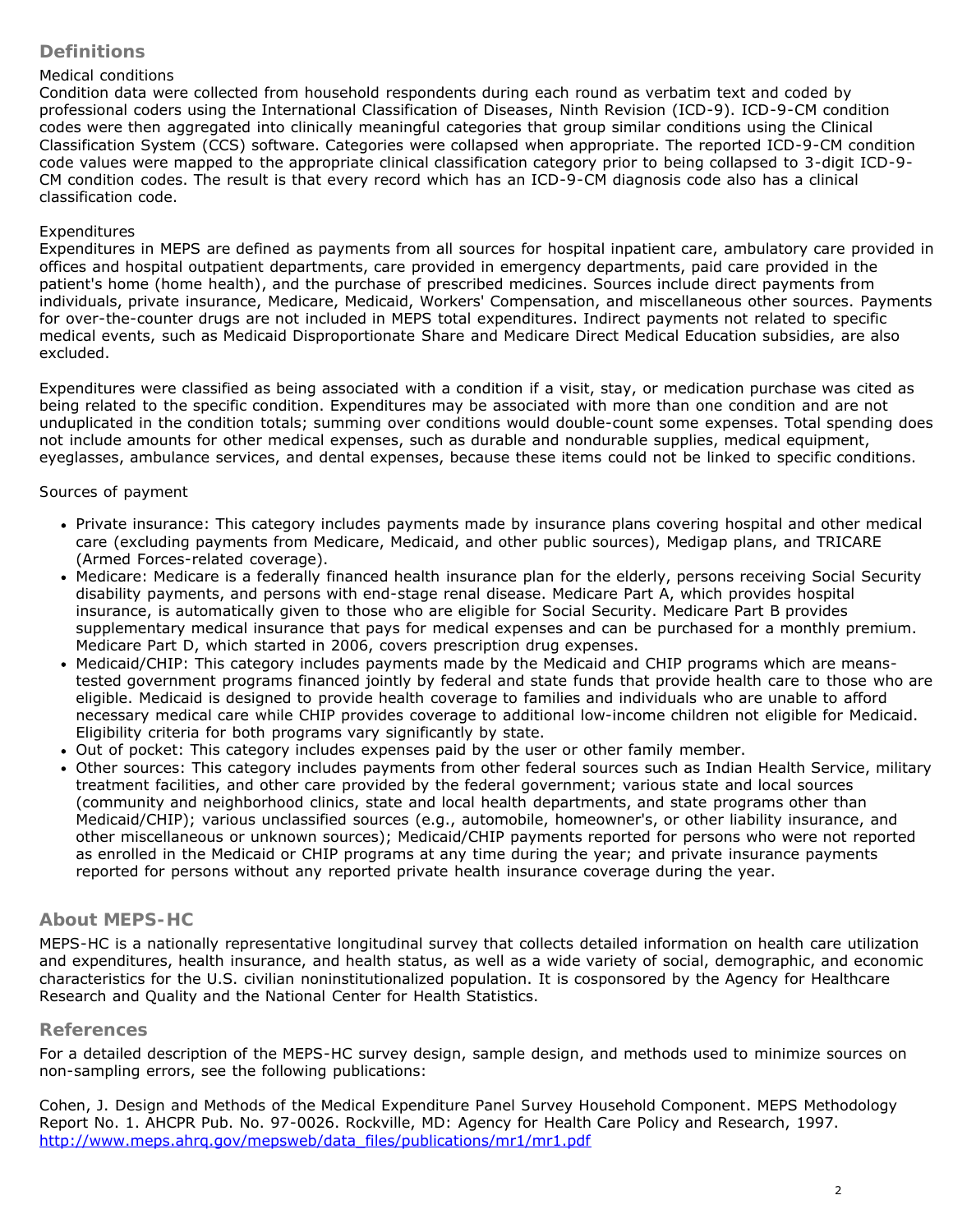Cohen, S. *Sample Design of the 1996 Medical Expenditure Panel Survey Household Component*. MEPS Methodology Report No. 2. AHCPR Pub. No. 97-0027. Rockville, MD: Agency for Health Care Policy and Research, 1997. [http://www.meps.ahrq.gov/mepsweb/data\\_files/publications/mr2/mr2.pdf](http://www.meps.ahrq.gov/mepsweb/data_files/publications/mr2/mr2.pdf)

Cohen, S. Design Strategies and Innovations in the Medical Expenditure Panel Survey. *Medical Care*, July 2003: 41(7) Supplement: III-5–III-12.

Cohen, J. and Krauss, N. Spending and Service Use among People with the Fifteen Most Costly Medical Conditions, 1997. *Health Affairs*; 22(2):129–138, 2003.

**Suggested Citation**

Soni, A. *Trends in the Five Most Costly Conditions among the U.S. Civilian Noninstitutionalized Population, 2002 and 2012*. Statistical Brief #470. April 2015. Agency for Healthcare Research and Quality, Rockville, MD. [http://www.meps.ahrq.gov/mepsweb/data\\_files/publications/st470/stat470.pdf](http://www.meps.ahrq.gov/mepsweb/data_files/publications/st470/stat470.pdf)

\* \* \*

AHRQ welcomes questions and comments from readers of this publication who are interested in obtaining more information about access, cost, use, financing, and quality of health care in the United States. We also invite you to tell us how you are using this Statistical Brief and other MEPS data and tools and to share suggestions on how MEPS products might be enhanced to further meet your needs. Please email us at [MEPSProjectDirector@ahrq.hhs.gov](mailto:MEPSProjectDirector@ahrq.hhs.gov) or send a letter to the address below:

Steven B. Cohen, PhD, Director Center for Financing, Access, and Cost Trends Agency for Healthcare Research and Quality 540 Gaither Road Rockville, MD 20850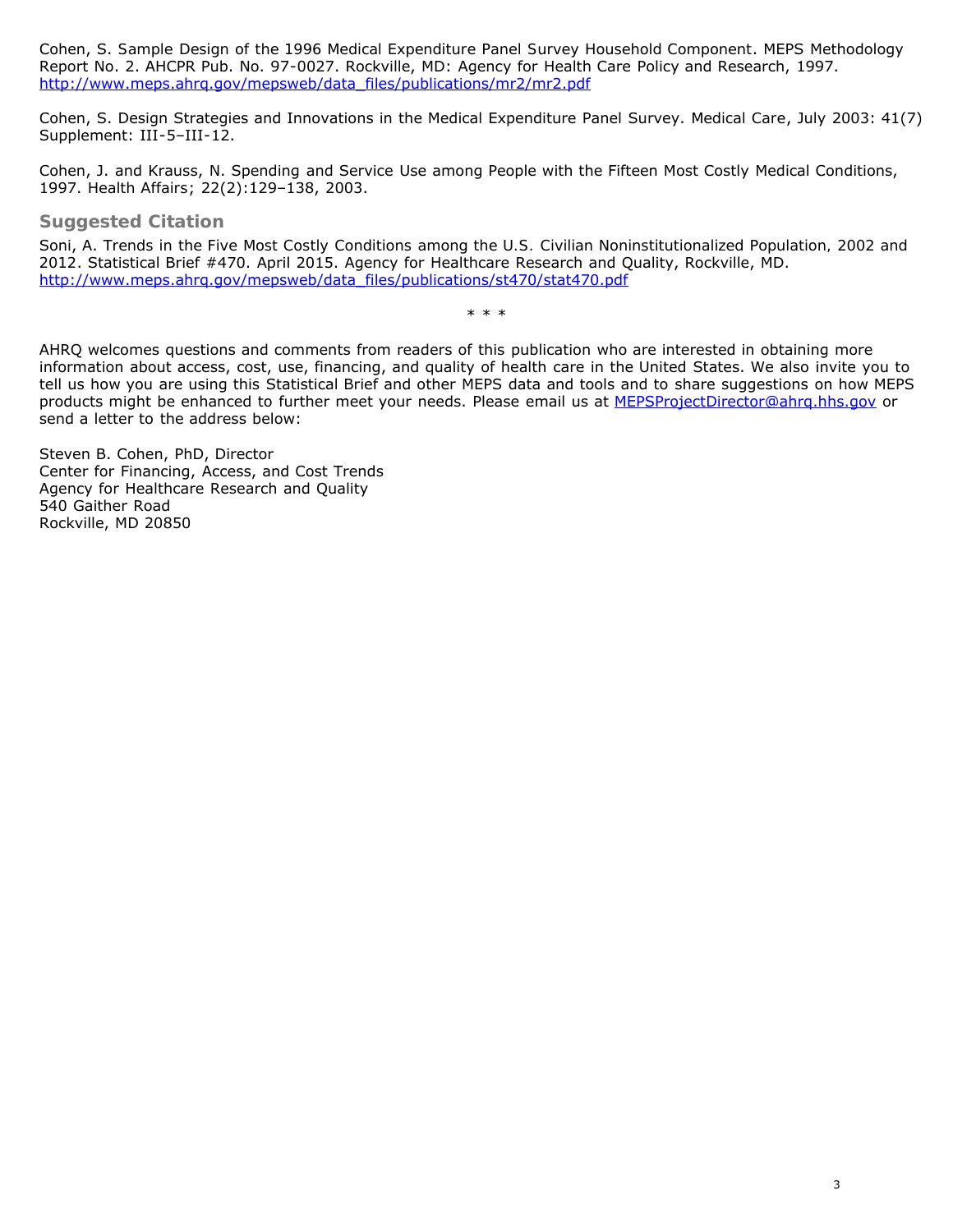

### **Figure 1. Expenditures for the five most costly conditions, 2002 and 2012**



Source: Center for Financing, Access, and Cost Trends, AHRQ, Household Component of the Medical Expenditure Panel Survey, 2012



Statistical Brief #470: Trends in the Five Most Costly Conditions among the U.S. Civilian Noninstitutionalized Population, 2002 and 2012 4